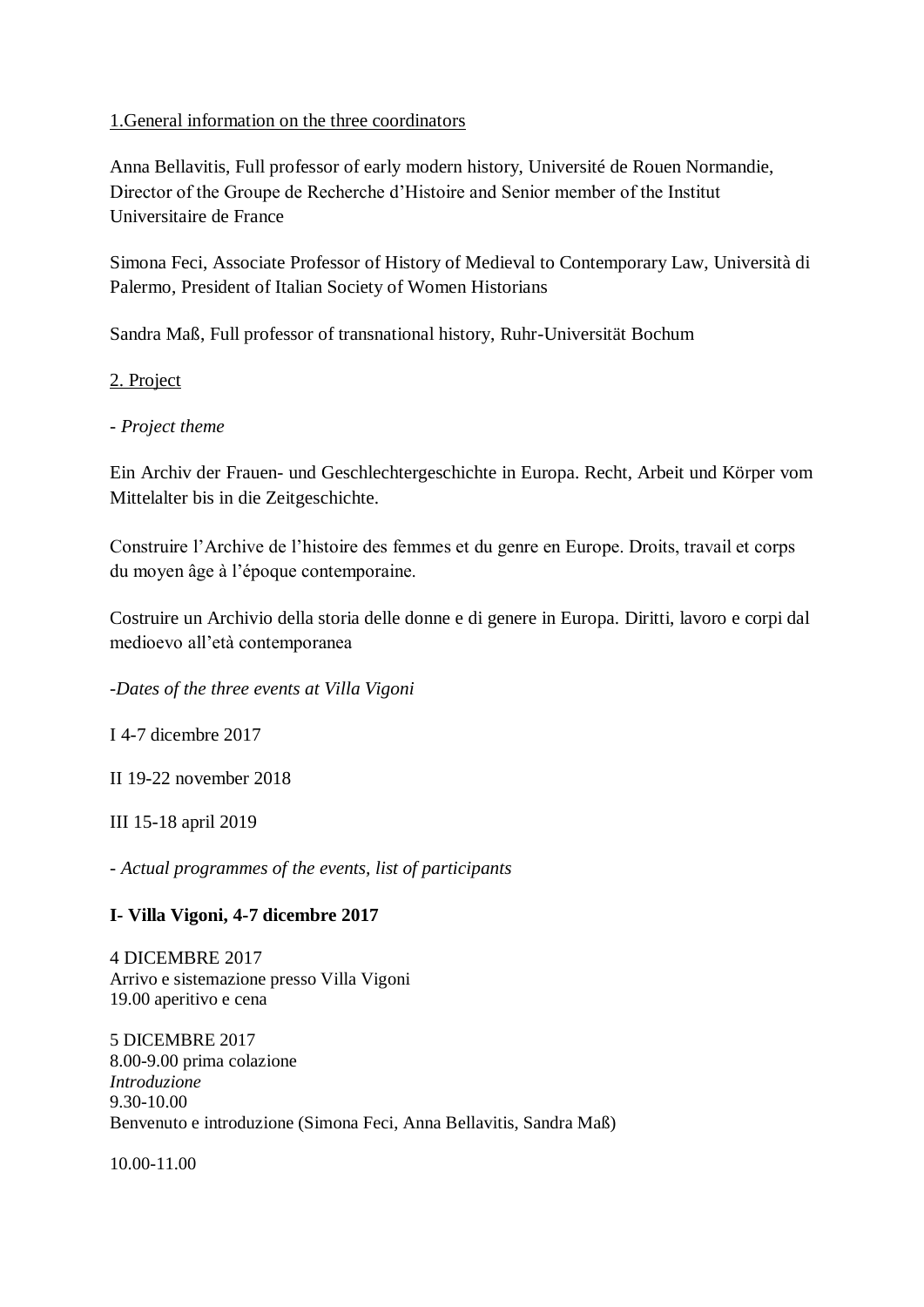Ute Gerhard: *Zivilrecht und Geschlecht im Vergleich zwischen napoleonischem (Frankreich/Italien) und deutschem Recht im 19. Jahrhundert*.

11.00-11.30 pausa

11.30-12.30

Jürgen Martschukat: *16 Shots. Race, Violence, and the Law in Recent America - A History of the Present.* 

13.00 pranzo

15.00-16.00 Isabelle Chabot: *Regimi dotali nel medioevo: un confronto tra città italiane.* 

16.00-17.00 Sylvie Steinberg: *Genre, droit féodal et noblesse à l'époque moderne*.

17.00-17.30 pausa

17.30-19.00 discussione plenaria a cura delle coordinatrici: *Premesse per quadri d'insieme transnazionali*\*

6 DICEMBRE 2017 8.00-9.00 prima colazione

9.30-10.30

Manuela Martini: *Droits du travail, genre et famille en France entre la fin du XIXe et le début du XXe siècle. Les débats autour du travail des femmes et sa rémunération.* 

10.30-11.30 Christina Benninghaus: *Uneheliche Mütter, kinderlose Paare - Adoptionsrecht und Fortpflanzung im frühen 20. Jahrhundert*.

11.30-11.45 pausa

11.45-12.45 discussione

13.00 pranzo

14.00-16.00 discussione in piccolo gruppi

16.00-16.15 pausa

16.15-18.00

Simona Feci: *Progettare un atlante di storia delle donne: esperienze e possibilità.*  Giulia De Spuches: P*rogettare un atlante di storia delle donne: la prospettiva della geografia di genere.*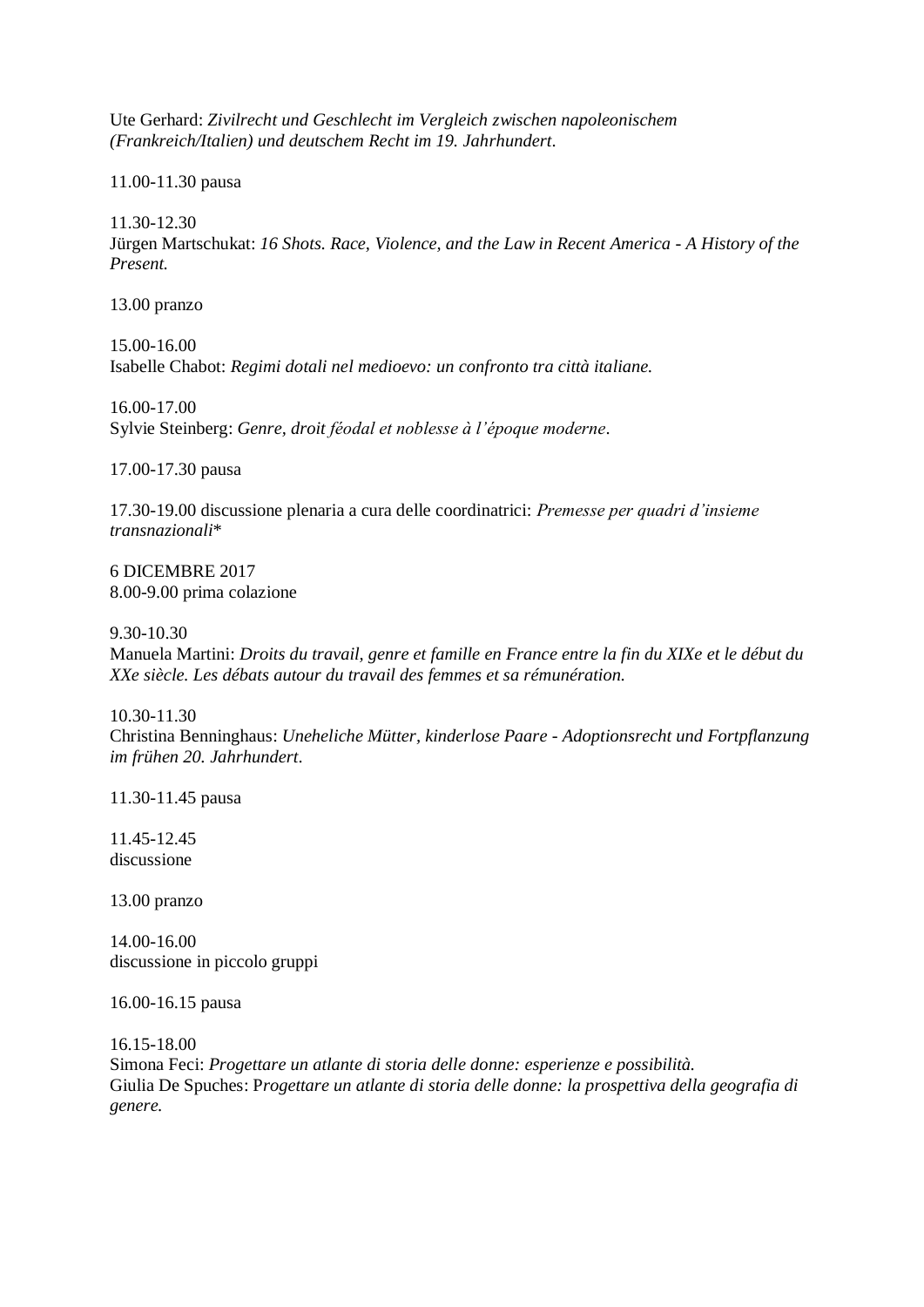18.00-19.00 discussione plenaria a cura delle coordinatrici: *Sintesi dei lavori e prospettive: divulgazione/progetti europei/atlante.* 

7 DICEMBRE 2017 8.00-9.00 prima colazione Partenza

### **II- Villa Vigoni, 19-22 novembre 2018**

NOVEMBER 20TH

*8.00- 9.00 Breakfast*

9.30 – 13.00: Three recent publication on work, gender and law :

-Raffaella Sarti (University of Urbino-Carlo Bo): What is work ? Gender at the Crossroads of Home, Family, and Business from the Early Modern Era to the Present (R. Sarti, A. Bellavitis, M. Martini, 2018)

-Anna Bellavitis (GRHis-University of Rouen): Women's work and rights in Early Modern Urban Europe (A. Bellavitis, 2018)

### *11.00- 11.30 Coffee Break*

-Anna Bellavitis (GRHis-University of Rouen):, Beatrice Zucca Micheletto (GRHis-University of Rouen and University of Cambridge): : Gender, Law and Economic Well-Being in Europe from the Fifteenth to the Nineteenth Century. North versus South ? (A. Bellavitis, B. Zucca Micheletto, 2018)

#### *13.00 Lunch*

14.30-18.30: Gender and work in early modern Europe

Ida Fazio (University of Palermo): Women's economic resources : the Italian perspective

Beatrice Zucca Micheletto (GRHis-University of Rouen and University of Cambridge) : Women's work and migrations

*16.30- 17.00 Coffee Break*

Francesca Medioli (GRHis-University of Rouen) : Work and economic relations in female monasteries

*19.30 Dinner*

NOVEMBER 21ST

*8.00- 9.00 Breakfast*

9.30- 13.00: Dependencies, exploitation, rebellion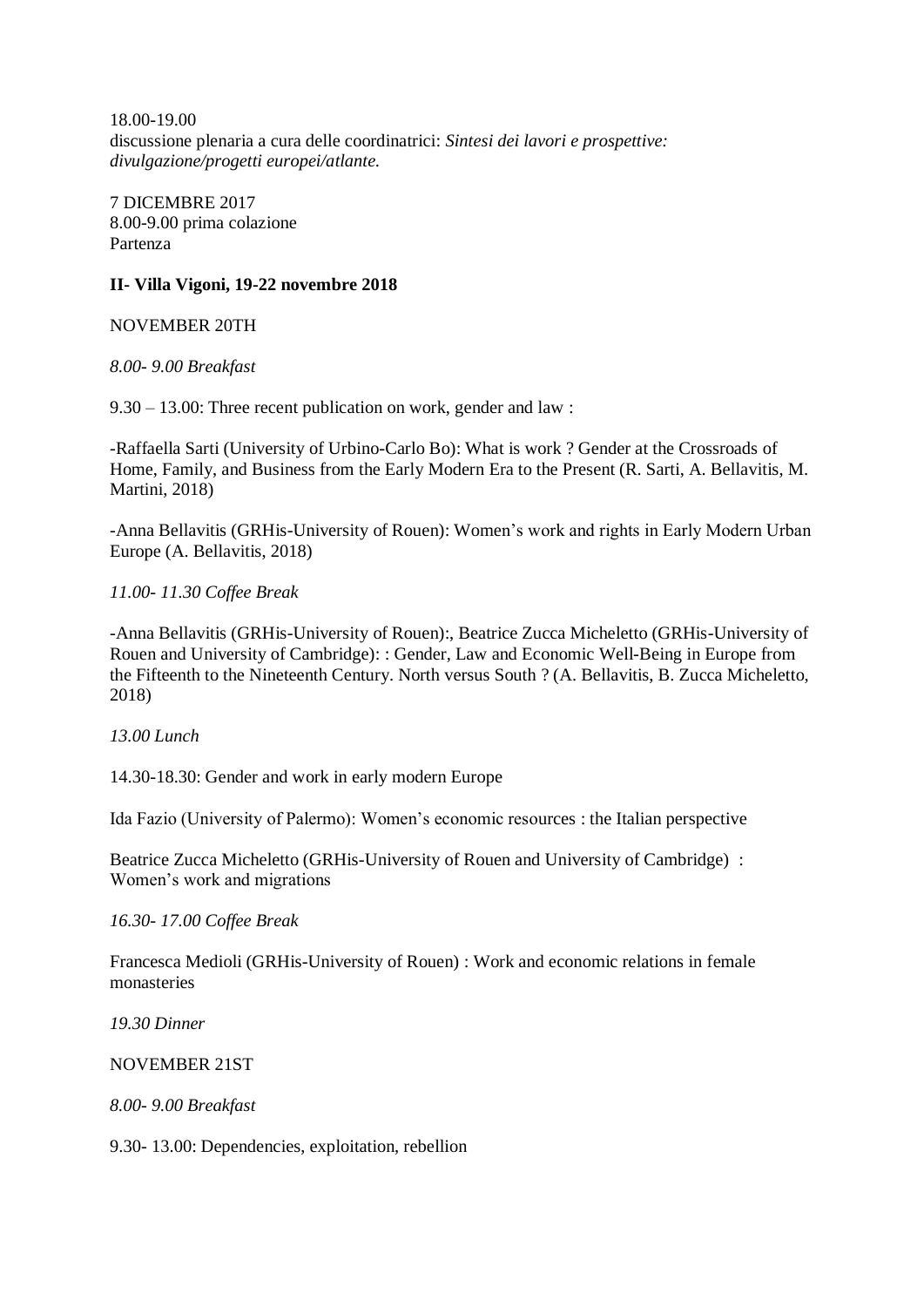Ulrike Krampl (University of Tours): Formes et pratiques de la dépendance à l'époque moderne

*11.00- 11.30 Coffee Break*

Mareen Heying (University of Düsseldorf): Sex work and social movements in Italy and Germany in the late 20th C.

*13.00 Lunch*

14.30-18.30 : Discussions on a new European gender history from the German, Italian and French perspectives

*19.30 Dinner*

## **III - Villa Vigoni, 15-18 april 2019**

#### **Monday, 15th**:

Afternoon Arrival 19.00 Welcome drinks followed by dinner

### **Tuesday, 16th:**

| 8.00-9.00         | <b>Breakfast</b>                                                                                 |
|-------------------|--------------------------------------------------------------------------------------------------|
| 9.30              | Introduction Sandra Maß/Xenia von Tippelskirch                                                   |
| 9.45-10.45        | Maren Lorenz (Bochum) – Entangled Body Perspectives. Historiographical                           |
|                   | Challenges in the Quest for Reconstructing the Interrelation between the Physical and the Social |
| 10.45-11.45       | Xenia von Tippelskirch (Berlin) – The Body and Early Modern Religious                            |
| <b>Boundaries</b> |                                                                                                  |
| 11.45-12.00       | Coffee break                                                                                     |
| 12.00-13.00       | Fernanda Alfieri (Trento) – The <i>compositum humanum</i> in Early Modern Catholic               |
| Anthropology      |                                                                                                  |
|                   |                                                                                                  |

13.00-14.30 Lunch

14.30-15.30 Elizabeth Claire (Paris) – Medical Topographies and Dance Ethnographies: the Case of Passionate Dancing,  $18<sup>th</sup>$ -19<sup>th</sup> C.

15.30-16.30 Christina Benninghaus (Oxford) – The new woman and her doctor: Production, popularization and circulation of gynaecological knowledge, 1900-1930.

16.30-17.00 Coffee break

17.00-18.00 Sylvie Chaperon (Toulouse) – Learned Discourses on the Clitoris in the Inter-war Period: at the Crossroads of Anatomy, Psychoanalysis and Anthropology

19.30-21.30 Dinner

#### **Wednesday, 17th:**

- 8.00-9.00 Breakfast
- 9.30-10.30 Domenico Rizzo (Napoli) Masculinities 19th/20th C.
- 10-30-11.30 Sandra Maß (Bochum) Imperialism and the Body in Danger,  $19<sup>th</sup>$  C.
- 11.30-12.00 Coffee break

12.00-13.00 Jürgen Martschukat (Erfurt) – The Age of Fitness. On the Malleability of the Body in Neo-Liberalism

- 13.00-14.30 Lunch
- 14.30-18.00 Discussion about Vigoni output/ publications
- 19.30-21.30 Dinner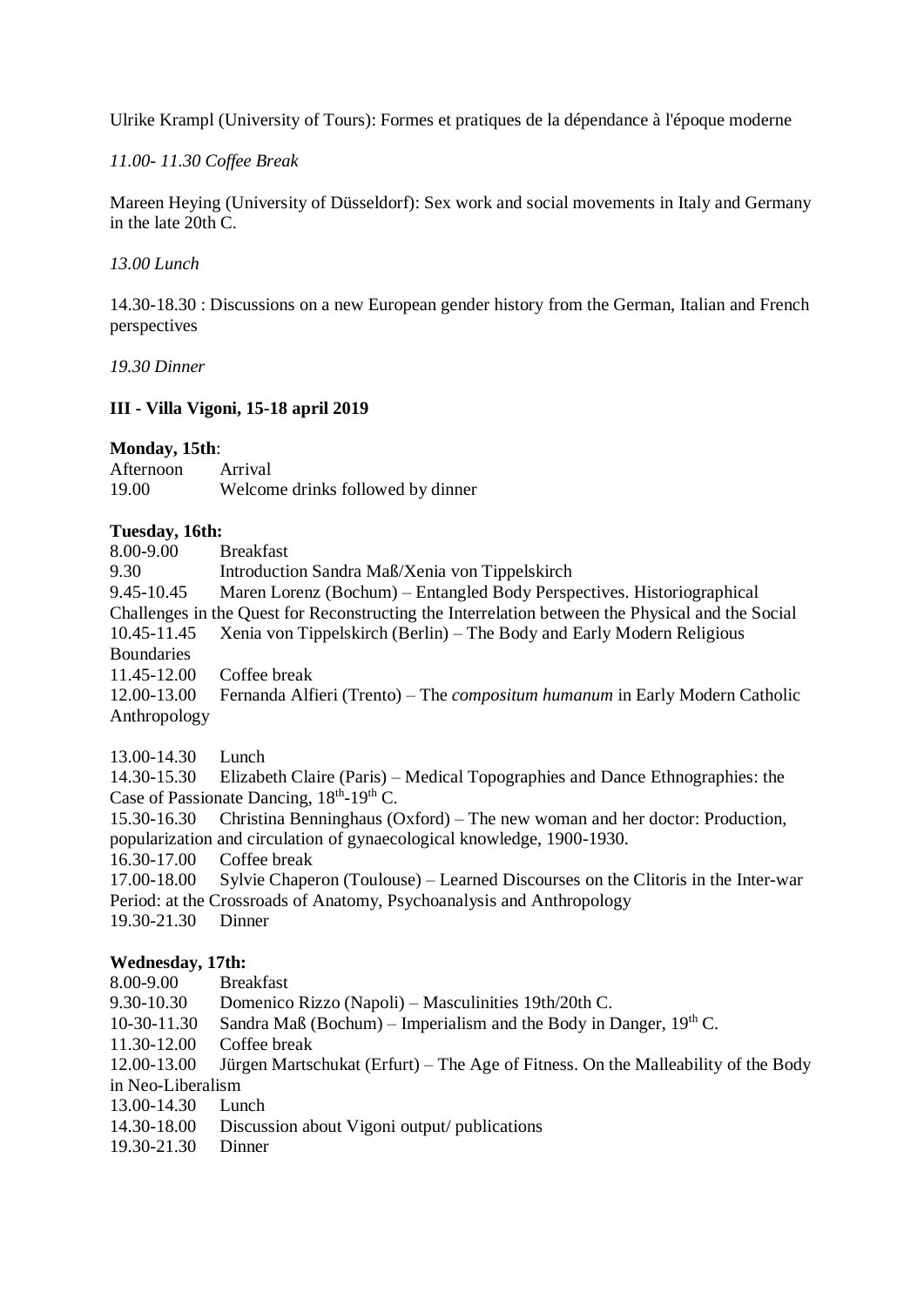**Thursday, 18th:**

8.00-9.00 Breakfast 9.00 Departure

- *Information on any publications, already published or planned, resulting from the cooperation*. Publication project on the topic of "Entangled Bodies" (planed for 2021) Project of the publication of a historiographical review on the three themes of the project: rights, work and bodies, in Italy, Germany and France in a special issue of the journal *Genesis. Rivista della Società Italiana delle storiche*

#### 3. Report on work and results (min. 10,000, max. 15,000 characters, including spaces) - *Starting question and purpose of the project*

The aim of the project was to discuss the recent developments of the history of women and gender in Europe, based on a few key words: rights, work, body, and to discuss the possibility to build new transmission tools, towards a large public.

*- Indication of any changes to the original application and the reasons for such changes* Not all members of the original group were able to participate in all the meetings and, in some cases, scholars were invited who were not initially planned, as it was considered that their most recent work was particularly in accordance with the theme of the meeting. This was for example the case of the second meeting, with the participation of Dr. Medioli, Dr. Zucca Micheletto and Dr. Heying.

#### - *Representation of the main points of discussion and the results achieved, also in consideration of the state of the art of the relevant research, of any practical applications and of any research generated by the events*

The first conference was organized with the initial purpose to create a real group of work between scholars that haven't never met together but some of them. So, during the first session we offered occasions to speak about our researches and to know each other. The first session was devoted to a general overview of the European legal structures with particular attention to adopting a comparative approach. Then scholars presented several case studies about women, family and capability, property and work in different geographical contexts from Medieval Ages to contemporary times. Our perspective was trying to put together different legal systems (i.e. Roman law, feudal law, statutes and codes), rights of women and men and their agency. We spent a session to present and to discuss the possibility to create an historical atlas of European legal condition of women as an effective tool to represent similarities and differences between geographical areas, periods and cultural divisions.

The second conference was organized into three sessions: the first one included the presentation and discussion of the results of some recent books, on the history of women's work in Europe, on the relations between work and economic rights, and on how a gender perspective allowed to broaden the definition of what work is. The second session focused on women's access to resources and to work, with a special focus on the relationship between migration and economic activities and on work in the monasteries. The third one proposed a comparison between specific forms of work dependency. In the three sessions, the focus was not only on Italy, Germany and France but on Europe, in the long term, from the end of the Middle Ages to present times. The comparison was particularly stimulating and in the three conferences the three topics were addressed, as rights, work and body are of course interrelated and interdependent, especially if considered from a gendered perspective

The third conference focussed on the body, on knowledge about the body and body-knowledge. Bodies have always posed particular challenges due to the "absence" of the body in the source material that informs historians about physical practices of the past. Gender historians have long debated the history of the representation and construction of male and female bodies as well as the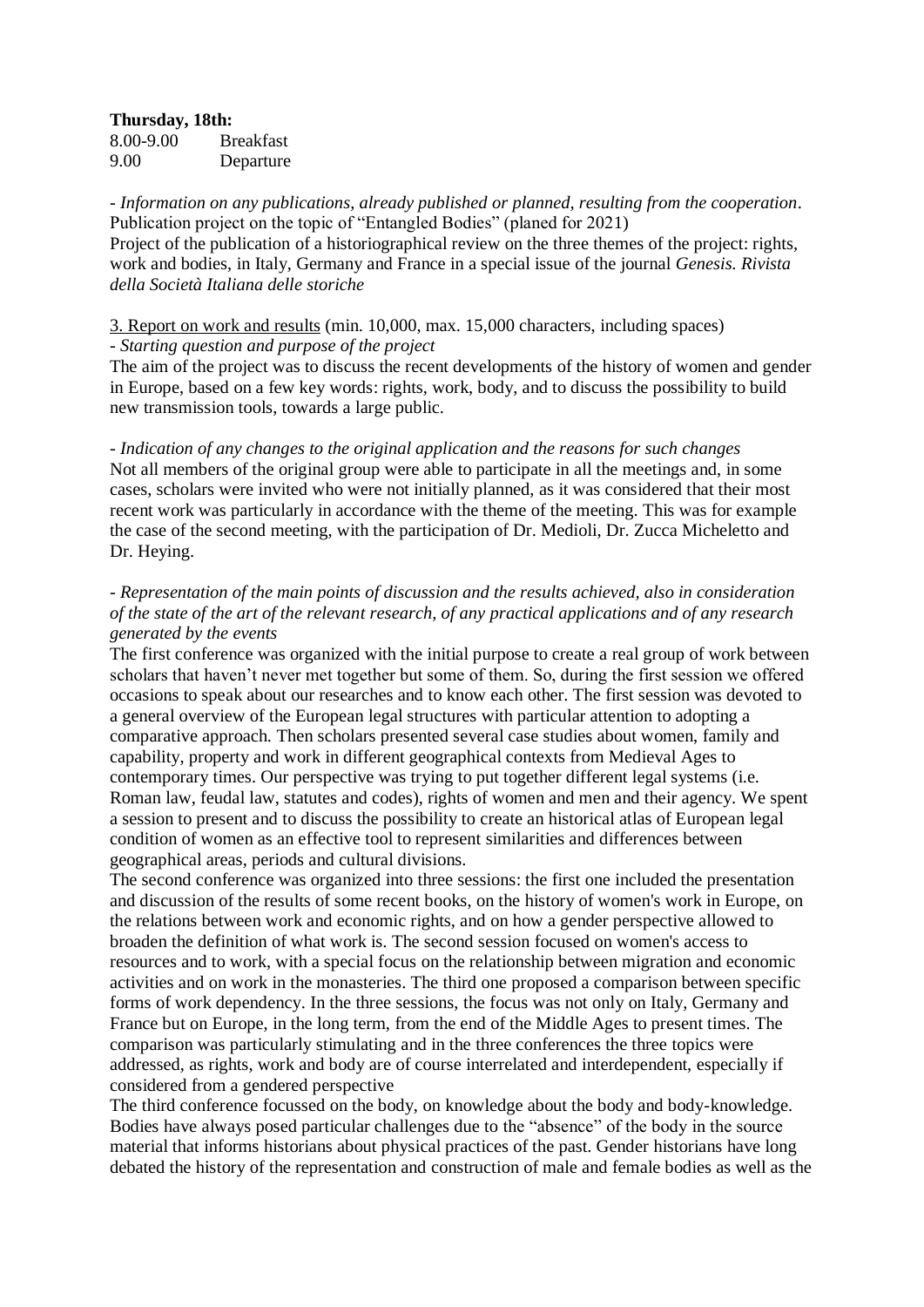history of corporeal practices, yet with mixed results. However, despite many attempts to define specific historical practices, these have remained extremely fluid and lent themselves to a variety of individual interpretations in the research. The corporeal practices in question often escaped the control of church and state authorities, leaving little trace in the archives of these important institutions. In other domains, such as science and medicine, the transfer of knowledge between geographical and cultural spheres has always been pertinent to the construction of specialized knowledge about the body. The very definition and diagnosis of health and sickness is intimately linked to the cultural construction of bodies (Pernau 2009). Depicting and representing scientific notions of an 'endangered' body meant integrating notions of a foreign or exotic 'other' as well as the evocation of visual and auditory cultures of foreign landscapes, climates, and corporeal traditions like dance. Controlling the movement of bodies, as in the case of migration flow, has often been related to specialized knowledge about aging, ethnic identities, and the use of languages. Regulations concerning marriage and offspring of mixed couples in colonial settings, for example, were founded on racially-based preoccupations with the reproduction of white male bodies and the potential interference of indigenous female bodies. These are only a few examples of how bodies have always been shaped by concepts of race, class, faith, while also often transgressing cultural, religious, linguistic, national and imperial borders. By focusing our attention on bodies and historical conflicts concerning corporeal practices and body-knowledge, the conference aimed to challenge and to deconstruct nationalist historiographies that have mobilised the body while tending to misrepresent its complexity and the subtlety of its entangled interactions with others. With the presentations we moved beyond the national historiographies point of view. However, we realised that research concerning a transnational perspective for all European countries is still lacking.

At the end of each conference, the possibilities of disseminating new research were discussed, in the perspective, which had been at the origin of the project, to build a new European history including a gender approach. The first obstacle is the abundance of publications and researches, even if limited to the three topics chosen for the conferences: in the '90s it was still possible to produce synthesis, such as the *History of Women in the West* edited by Georges Duby and Michelle Perrot, or the *Women and gender history in Europe*, by Merry Wiesner. In the last decades, several collections in English of articles on the history of women and gender in a European and even global perspective have been published, but most of the time they are focused on North-Western Europe. In opposition to that one of the aims of our project was to compare Italy, France and Germany and in relation with the rest of Europe, including Southern and Eastern Europe. The three conferences have represented a significant step towards the realisation of such project, which will take different forms. In addition to the publication of a series of volumes, the possibility of creating an Atlas and the use of social media were discussed.

#### *-Considerations on the participation and role of young researchers involved in the project*

In all three conferences young researchers were involved with a presentation. However, due to the limited option to invite two additional researchers per conference, their number remained rather low in general. In the last conference it became clear that the integration of younger researchers is necessary as it would push new research to the front and would allow new and maybe important alliances between researchers in an early stage of their career and more established scholars.

#### *- Information on the specific Franco-Italian-German constellation in the reciprocal scientific exchange that has taken place at Villa Vigoni*

The generous founding of three conferences made it possible to establish a working group of scholars beyond their national networks. The unusual timeframe also allowed for experimental use of language which is an issue in itself in this programme. Finding out how to communicate best took time as well as discussing often distinct national historiographies and research agendas.